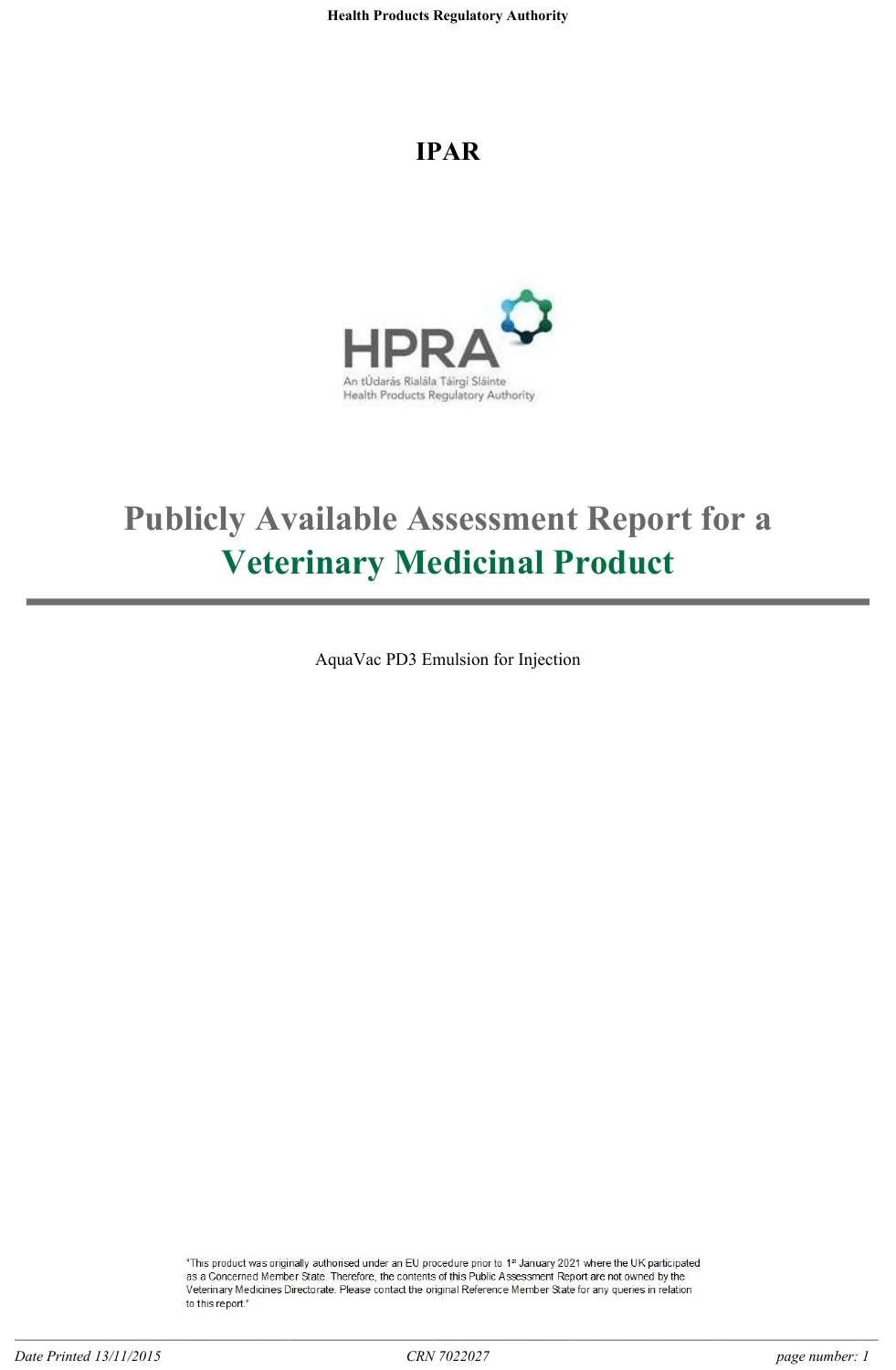# **PRODUCT SUMMARY**

| <b>EU</b> Procedure number             | IE/V/0339/001/DC                                                                                                                                                                                                                                                                                                                                        |
|----------------------------------------|---------------------------------------------------------------------------------------------------------------------------------------------------------------------------------------------------------------------------------------------------------------------------------------------------------------------------------------------------------|
| Name, strength and pharmaceutical form | AquaVac PD3 Emulsion for injection, for Atlantic salmon                                                                                                                                                                                                                                                                                                 |
| Active substance(s)                    | $75\%$ RPP <sup>1</sup><br>Salmon pancreas disease virus (SPDV) strain F93-125,<br>1.5 ELISA units <sup>2</sup><br>Infectious pancreatic necrosis virus (IPNV),<br>80% RPS $_{60}$ <sup>3</sup><br>Aeromonas salmonicida subsp. salmonicida,                                                                                                            |
|                                        | <sup>1</sup> RPP: relative percentage protection in a laboratory test in Atlantic<br>salmon                                                                                                                                                                                                                                                             |
|                                        | <sup>2</sup> Antigenic mass measured in the final product                                                                                                                                                                                                                                                                                               |
|                                        | $3$ RPS: relative percentage survival at 60% control mortality in a<br>laboratory test in Atlantic salmon                                                                                                                                                                                                                                               |
| Applicant                              | Intervet International B.V.<br>Wim de Körverstraat 35<br>5831 AN Boxmeer<br>The Netherlands                                                                                                                                                                                                                                                             |
| Legal basis of application             | Full application in accordance with Article 12(3) of Directive<br>2001/82/EC as amended.                                                                                                                                                                                                                                                                |
| Date of completion of procedure        | 25.02.2015                                                                                                                                                                                                                                                                                                                                              |
| Target species                         | Atlantic salmon (Salmo salar L)                                                                                                                                                                                                                                                                                                                         |
| Indication for use                     | For active immunisation of Atlantic salmon to reduce clinical signs<br>(heart lesions and pancreas lesions), viremia, viral shedding and<br>mortality from infection with SPDV (Pancreas disease) and to reduce<br>mortality from infections with IPNV (Infectious pancreatic necrosis)<br>and Aeromonas salmonicida subsp. salmonicida (furunculosis). |
| ATCvet code                            | QI10AL                                                                                                                                                                                                                                                                                                                                                  |
| <b>Concerned Member States</b>         | <b>UK</b>                                                                                                                                                                                                                                                                                                                                               |

# **PUBLIC ASSESSMENT REPORT**

The public assessment report reflects the scientific conclusion reached by the HPRA at the end of the evaluation process and provides a summary of the grounds for approval of the marketing authorisation for the specific veterinary medicinal product. It is made available by the HPRA for information to the public, after the deletion of commercially confidential information. The legal basis for its creation and availability is contained in Article 25.4 of EC Directive 2001/82/EC as amended by Directive 2004/28/EC for veterinary medicinal products. It is a concise document which highlights the main parts of the documentation submitted by the applicant and the scientific evaluation carried out by the HPRA leading to the approval of the product for marketing in Ireland.

The Summary of Product Characteristics (SPC) for this product is available on the HPRA's website.

<sup>&</sup>quot;This product was originally authorised under an EU procedure prior to 1st January 2021 where the UK participated as a Concerned Member State. Therefore, the contents of this Public Assessment Report are not owned by the Veterinary Medicines Directorate. Please contact the original Reference Member State for any queries in relation to this report."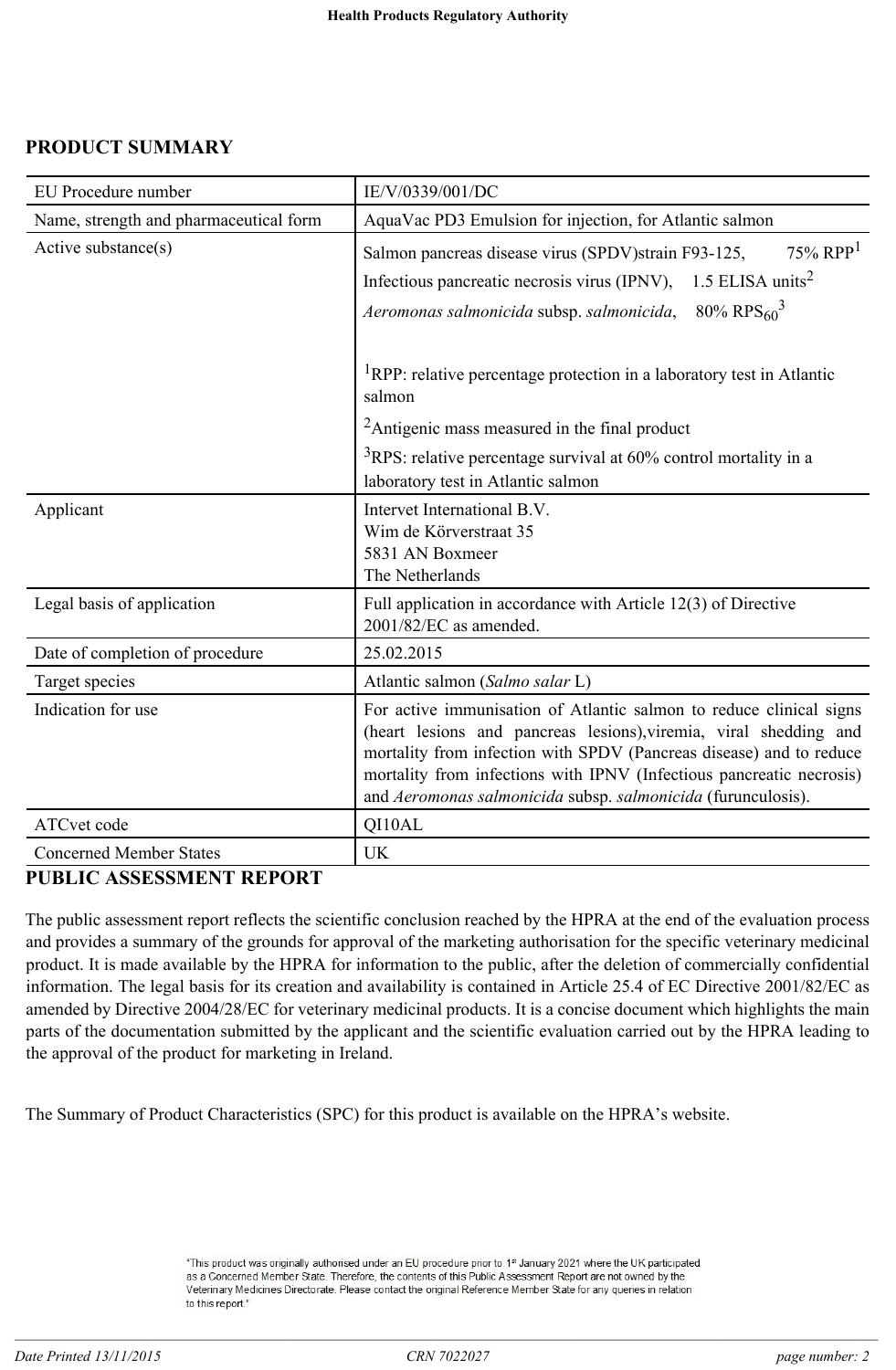# **I SCIENTIFIC OVERVIEW**

The product is produced and controlled using validated methods and tests, which ensure the consistency of the product released on the market.

It has been shown that the product can be safely used in the target species; the slight reactions observed are indicated in the SPC.

The product is safe for the user, the consumer of foodstuffs from treated animals and for the environment, when used as recommended. Suitable warnings and precautions are indicated in the SPC.

The efficacy of the product was demonstrated according to the claims made in the SPC.

The overall benefit/risk analysis is in favour of granting a marketing authorisation.

# **II QUALITY ASPECTS**

# *A. Qualitative and Quantitative Particulars*

The product contains three inactivated antigens: Salmon pancreas disease virus (SPDV), Infectious pancreatic necrosis virus (IPNV) and *Aeromonas salmonicida* subsp. *salmonicida* and the excipients Light liquid paraffin, Sorbitan monooleate, Polysorbate 80 and Phosphate buffered saline.

The container/closure system is bottles of polyethylene terephthalate (PET) closed with a rubber stopper and aluminium cap.

The choice of the adjuvant, vaccine strain, formulation, inactivating agent and absence of preservative are justified.

The inactivation process and the detection limit of the control of inactivation are correctly validated.

The product is an established pharmaceutical form and its development is adequately described in accordance with the relevant European guidelines.

#### *B. Method of Preparation of the Product*

The product is manufactured fully in accordance with the principles of good manufacturing practice at a licensed manufacturing site.

Process validation data for the manufacturing process has been presented in accordance with the relevant European guidelines.

#### *C. Control of Starting Materials*

The active substance (Salmon pancreas disease virus (SPDV), Infectious pancreatic necrosis virus (IPNV) and *Aeromonas salmonicida* subsp. *Salmonicida)* is a novel active substance. The active substance is manufactured in accordance with the principles of good manufacturing practice.

The active substance specifications are considered adequate to control the quality of the material. Batch analytical data demonstrating compliance with these specifications has been provided.

<sup>&</sup>quot;This product was originally authorised under an EU procedure prior to 1st January 2021 where the UK participated as a Concerned Member State. Therefore, the contents of this Public Assessment Report are not owned by the Veterinary Medicines Directorate. Please contact the original Reference Member State for any queries in relation to this report."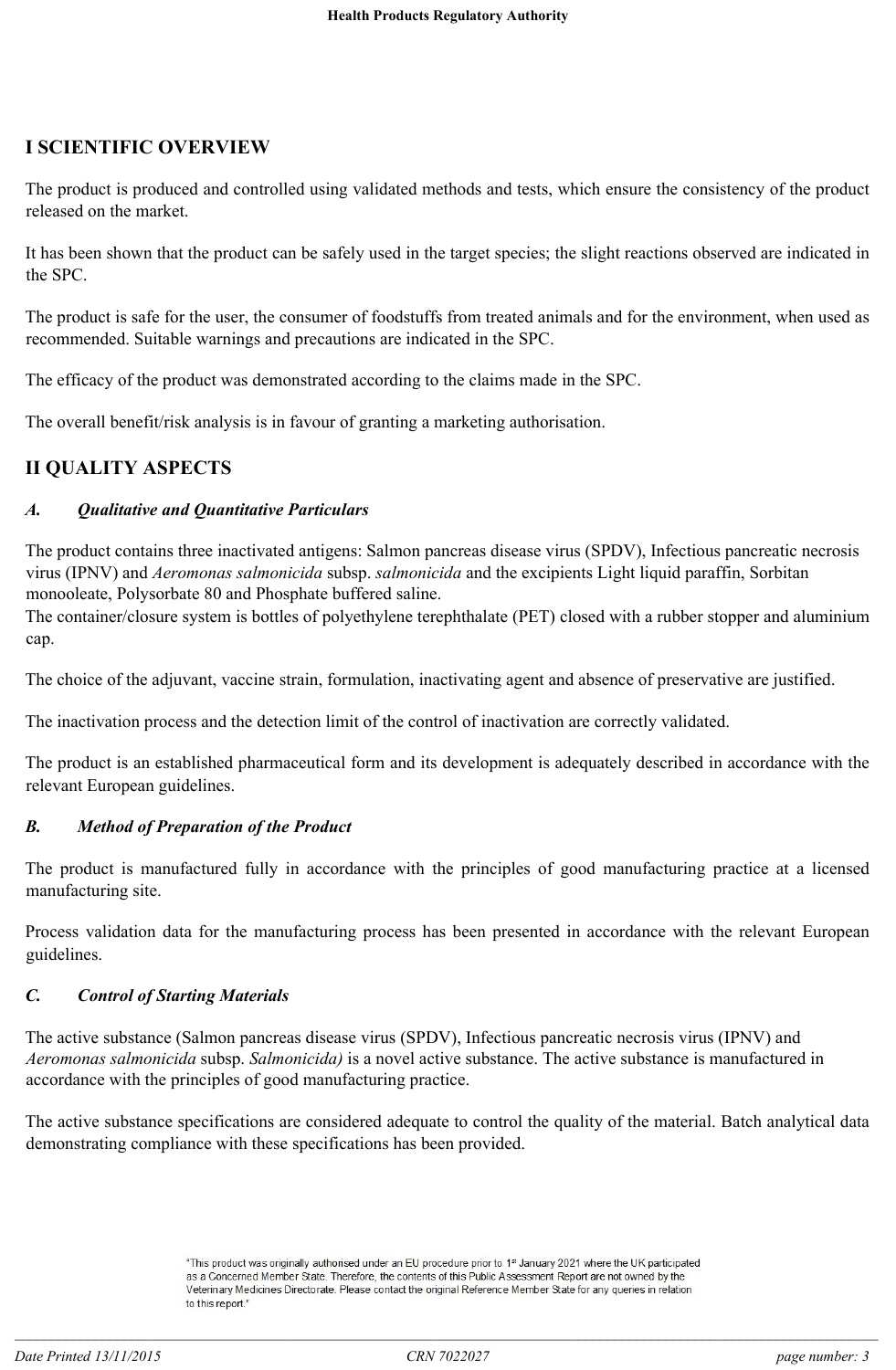Starting materials of non-biological origin used in production comply with relevant pharmacopoeia monographs or in house specifications.

Biological starting materials used are in compliance with the relevant Ph. Eur. Monographs and guidelines and are appropriately screened for the absence of extraneous agents according to the Ph. Eur.

The master and working seeds have been produced according to the Seed Lot System as described in the relevant guideline.

*Specific Measures concerning the Prevention of the Transmission of Animal Spongiform Encephalopathies*

Compliance with the Note for Guidance on Minimising the Risk of Transmitting Animal Spongiform Encephalopathy Agents via Human and Veterinary Medicinal Products has been satisfactorily demonstrated.

# *D. Control Tests During Production*

The tests performed during production are described and the results of 3 production scale size batches for each active substance conforming to the specifications, are provided.

# *E. Control Tests on the Finished Product*

The tests performed on the final product conform to the relevant requirements; any deviation from these requirements is justified. The tests include in particular physical tests (appearance, accelerated stability, type of emulsion and viscosity) as well as tests for identity and potency, free formaldehyde and sterility testing according to the relevant Ph. Eur. monograph.

The demonstration of the batch to batch consistency is based on the results of 3 small scale and 2 production scale size batches produced according to the method described in the dossier. Other supportive data provided confirm the consistency of the production process.

# *F. Stability*

Stability data on the active substances has been provided in accordance with applicable European guidelines, demonstrating the stability of the active substances when stored under the approved conditions.

Stability data on the finished product has been provided in accordance with applicable European guidelines, demonstrating the stability of the product throughout its shelf life (15 months) when stored under the approved conditions.

The in-use shelf-life of the broached vaccine (use within 1 working day) is supported by the data provided.

# *G. Other Information*

Not applicable.

# **III SAFETY AND RESIDUES ASSESSMENT (PHARMACO-TOXICOLOGICAL)**

# *III.A Introduction and general requirements*

All batches used in the safety studies were representative of the production process. While the concentration of the *A. salmonicida* and IPNV antigens are fixed, the SPDV component may be formulated in a range and therefore the maximum

<sup>&</sup>quot;This product was originally authorised under an EU procedure prior to 1st January 2021 where the UK participated as a Concerned Member State. Therefore, the contents of this Public Assessment Report are not owned by the Veterinary Medicines Directorate. Please contact the original Reference Member State for any queries in relation to this report."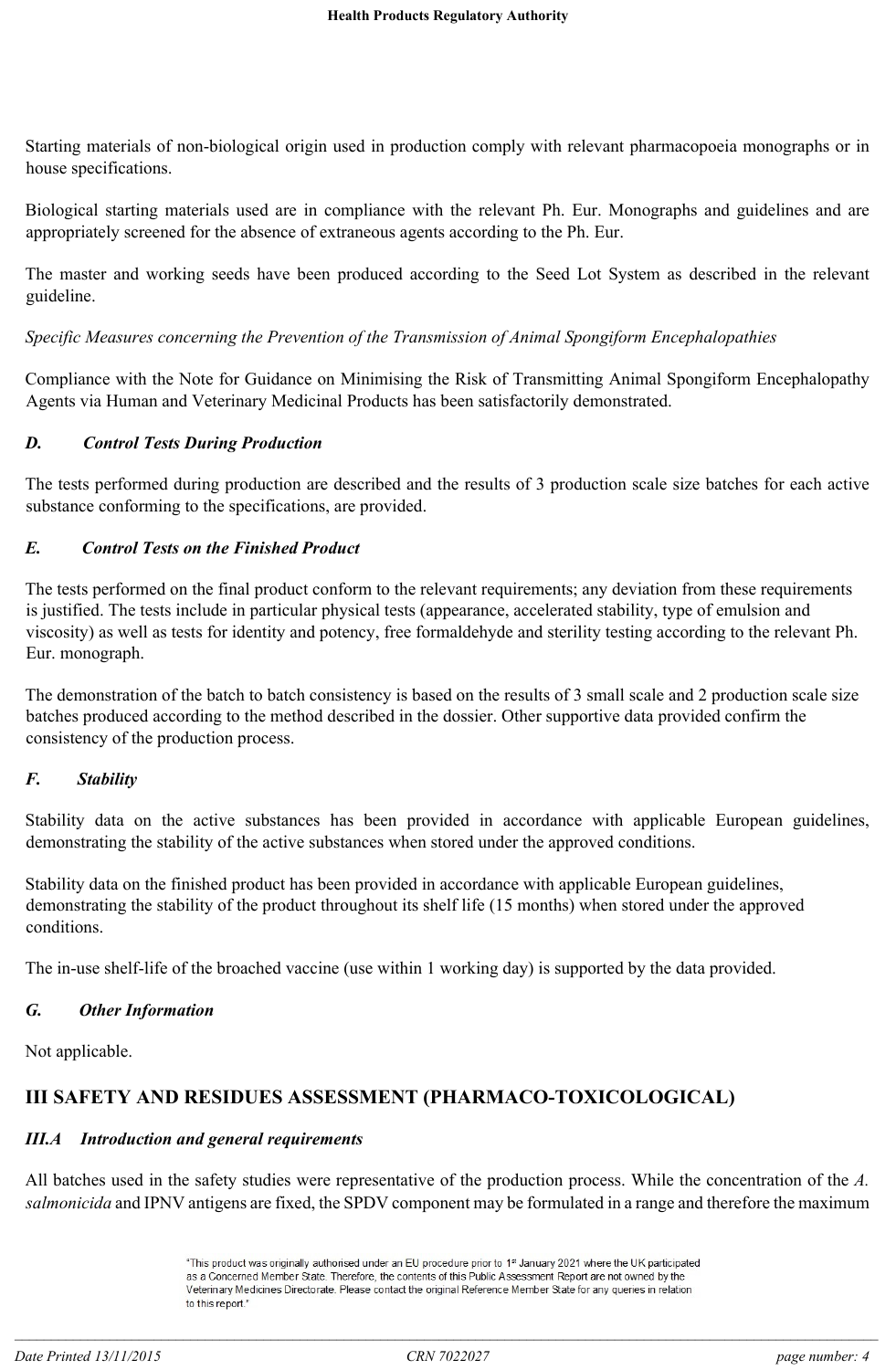titre was investigated within the pivotal safety studies. Safety data from the larger combination vaccine AquaVac PD7 was also used to support the safety of the smaller combination vaccine AquaVac PD3 and this was considered to be an acceptable approach in accordance with current guidance.

Studies were performed in accordance with the requirements of Directive 2001/82/EC, as amended, the relevant guidelines, and the Ph. Eur. monograph 1521: Furunculosis vaccine (inactivated, oil-adjuvanted, injectable) for salmonids.

## *III.B Laboratory trials*

The safety of the administration of one dose and of an overdose in the target species (Atlantic salmon from 30 gram weight) were investigated in well-conducted laboratory studies, including a GLP-compliant study. As the investigation of the safety of an overdose administration of inactivated vaccines is no longer a requirement of Directive 2001/82/EC, as amended, it can be considered that the overdose study represents a worst case scenario for the safety investigations. AquaVac PD3 is recommended for use as a single administration only, therefore studies designed to investigate the safety of the repeated administration of one dose are not required.

Adverse reactions following vaccination were limited to reactions at the site of injection. Melanisation and vaccine residues are very commonly observed in the abdominal cavity. Light to moderate visceral adhesions (corresponding to Speilberg scores  $1 - 3$ ) are very commonly observed, while the occurrence of major adhesions (Speilberg score of 4) is uncommon. No other adverse reactions were observed following vaccination. No additional reactions were observed after an overdose compared to a single dose administration however more vaccine residues can be observed. The adverse reactions are adequately described in the SPC.

#### *Examination of reproductive performance*

The safety of the product in fish used for reproduction has not been investigated. Therefore a suitable warning is included in the SPC to contraindicate use of the vaccine in broodstock.

#### *Examination of immunological function*

There are no data suggesting that this product might adversely affect the immune system of the vaccinated animal or its progeny therefore a specific study was not carried out.

#### *Special requirements for live vaccines*

The vaccine is inactivated and thus the specific tests to be performed for live vaccines are not applicable.

#### *User safety*

The main risk presented to the user administering the vaccine is that of accidental self-injection. Given that the vaccine contains mineral oil, the worst case scenario arising from accidental self-injection is necrosis and loss of all or part of a finger. However, appropriate risk mitigation measures are included in the product literature and it is not uncommon for veterinary vaccines to contain mineral oil as an adjuvant. Thus, provided that the product is used in accordance with recommendations, it can be concluded that use of the vaccine does not present an unacceptable risk to the user.

#### *Study of residues*

The adjuvant and excipients used are either listed in Commission Regulation (EU) No. 37/2010 in Annex I (Allowed substances) for which no maximum residue limit (MRL) is required or else are approved food additives. Formaldehyde is present in the vaccine at 0.05% as a remnant from the inactivation process and is below the limit specified by Ph. Eur.

<sup>&</sup>quot;This product was originally authorised under an EU procedure prior to 1st January 2021 where the UK participated as a Concerned Member State. Therefore, the contents of this Public Assessment Report are not owned by the Veterinary Medicines Directorate. Please contact the original Reference Member State for any queries in relation to this report."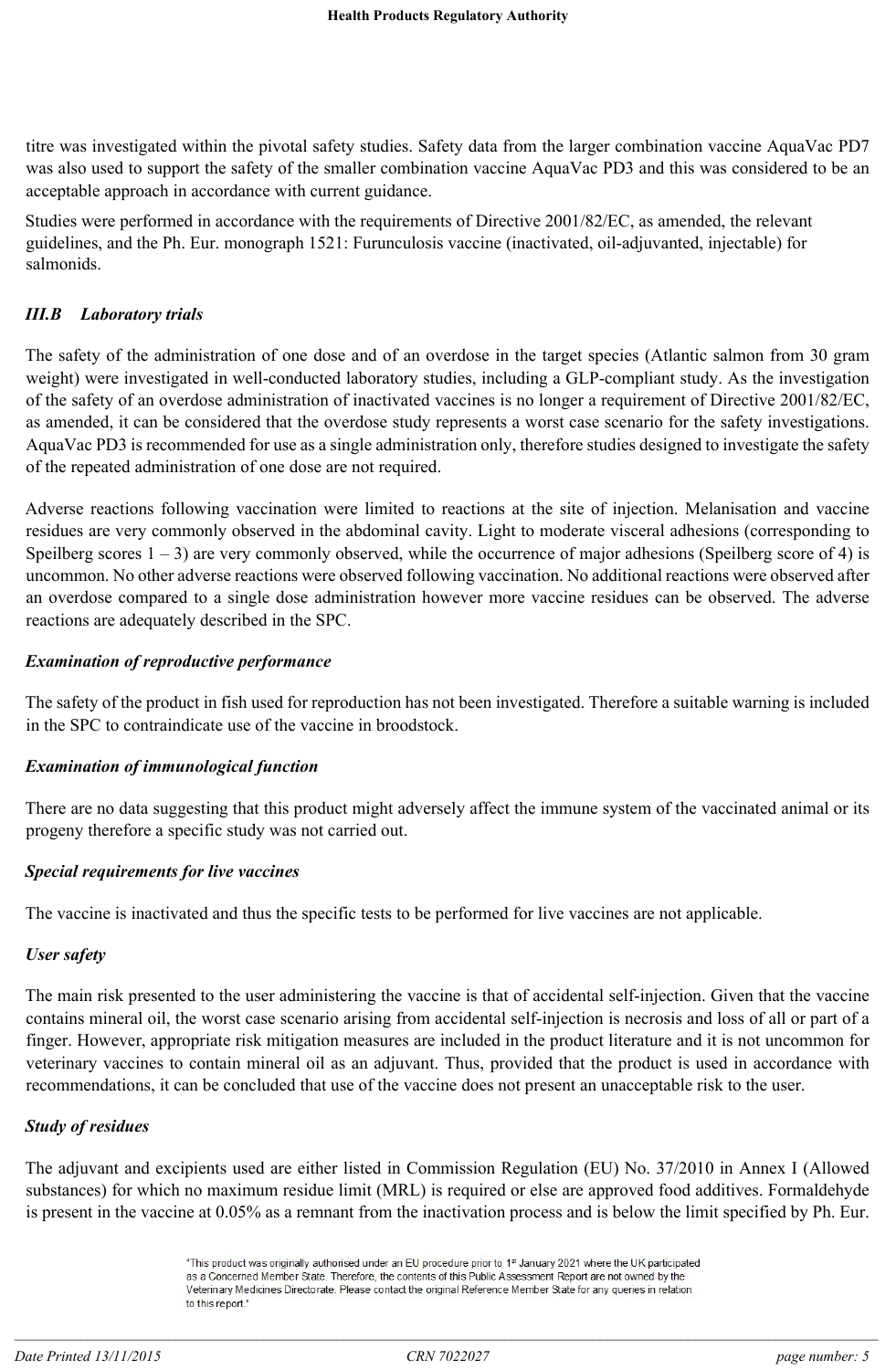0062. Thus, the product does not contain any components in quantities that could represent a risk to consumer health that would necessitate a withdrawal period. Based on this information, no withdrawal period is proposed.

#### *Interactions*

No specific assessment of the interaction of this product with any other veterinary medicinal product was made. Therefore, an appropriate warning in the SPC is included.

## *III.C Field studies*

One GCP-standard, combined safety and efficacy field study conducted at two locations in the EU was performed involving vaccination of Atlantic salmon pre-smolts with AquaVac PD3. The results of the field study reflected those obtained in the laboratory studies; adhesions in the abdominal cavity were observed at slaughter, however the nature of the adhesions are considered acceptable and such adhesions are commonly observed following administration of inactivated fish vaccines by intraperitoneal injection.

In addition, a further GCP-standard, combined safety and efficacy field study at a different European location involving vaccination of Atlantic salmon with the larger combination vaccine AquaVac PD7 (which contains the same antigenic components and adjuvant as AquaVac PD3, however AquaVac PD7 contains additional antigenic components) was presented in support of the safety in the field. This approach was considered acceptable in accordance with the principles of the Guideline on the requirements for combined vaccines and associations of IVMPs (EMA/CVMP/IWP/59418/2010). The data from this field study are also supportive of those obtained under laboratory conditions for AquaVac PD3.

#### *Environmental Risk Assessment*

The applicant provided a first phase environmental risk assessment in compliance with relevant guidance which showed that no further assessment is required. The assessment concluded that there is a very low risk to the environment associated with use of the vaccine; AquaVac PD3 contains three inactivated antigens, and none of the other components included in the vaccine formulation are considered to be harmful or would be expected to pose any risk to the environment. No specific warnings are therefore required; the standard disposal advice for inactivated veterinary vaccines is included on the SPC and product literature.

Therefore, warnings and precautions as listed on the product literature are adequate to ensure safety to the environment when the product is used as directed.

# **IV CLINICAL ASSESSMENT (EFFICACY)**

# *IV.A General requirements*

The choice of vaccine strains for each of the antigenic components has been shown to be relevant to the current epidemiological situation in the EU.

# *IV.B Laboratory trials*

The efficacy of the product has been demonstrated in several laboratory challenge studies conducted in the target species, in accordance with the recommended vaccination schedule. While the concentration of the *A. salmonicida* and IPNV antigens are fixed, the SPDV component may be formulated in a range and therefore the minimum titre was investigated within the efficacy studies. Efficacy data from the larger combination vaccine AquaVac PD7 was also used to support the efficacy of the smaller combination vaccine AquaVac PD3 and this was considered to be an acceptable approach in accordance with current guidance.

The efficacy of the *A. salmonicida* component of the vaccine was demonstrated in accordance with the immunogenicity requirements of the Ph. Eur. monograph 1521. No specific Ph. Eur. monographs have been elaborated for SPDV or IPNV;

<sup>&</sup>quot;This product was originally authorised under an EU procedure prior to 1st January 2021 where the UK participated as a Concerned Member State. Therefore, the contents of this Public Assessment Report are not owned by the Veterinary Medicines Directorate. Please contact the original Reference Member State for any queries in relation to this report."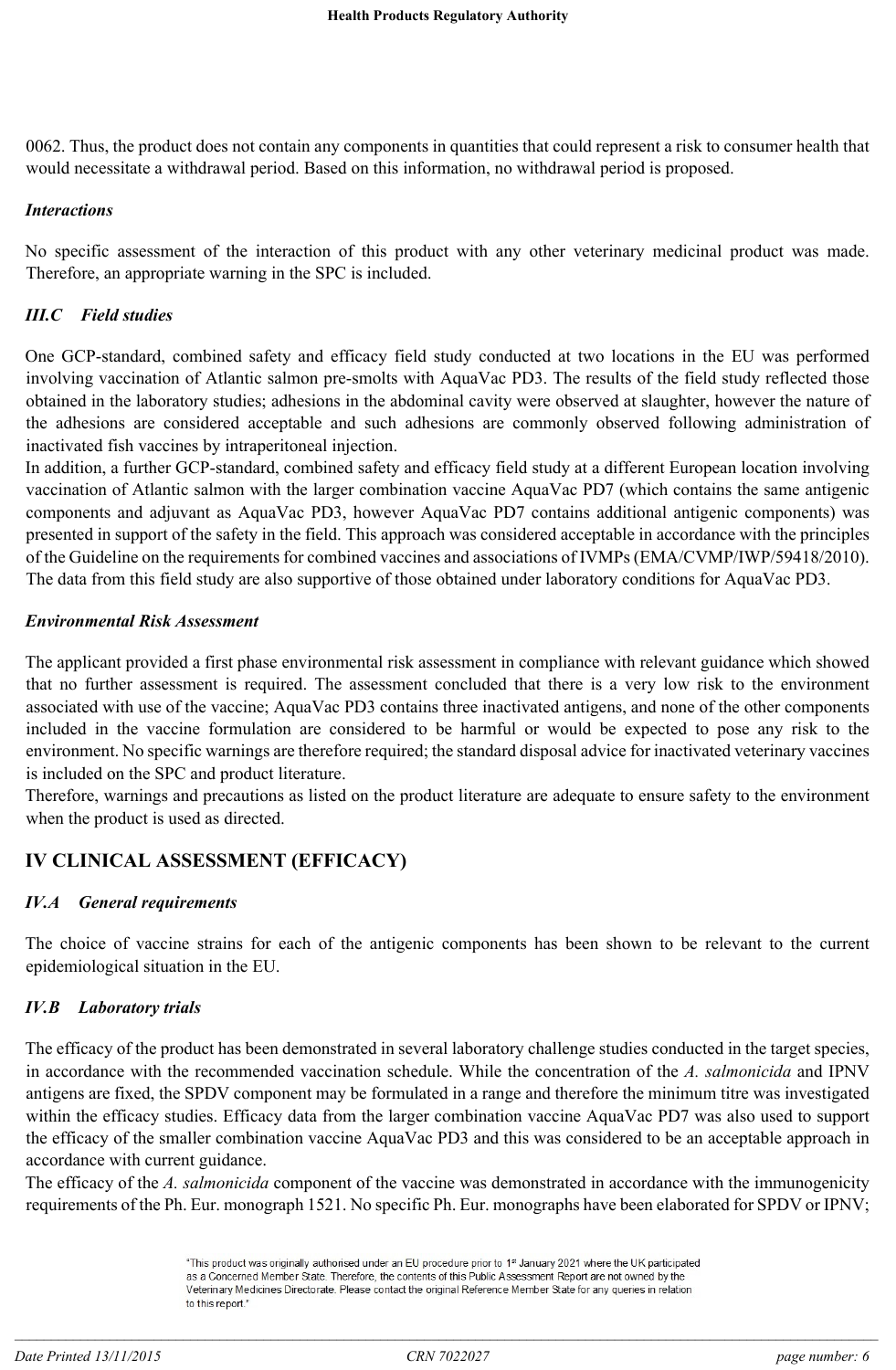the efficacy of the SPDV and IPNV components of the vaccine was demonstrated according to current Directive requirements and guidance. The study data support the claims:

Reduction of clinical signs (heart lesions and pancreas lesions), viremia, viral shedding and mortality due to infection with SPDV (Pancreas disease)

Reduction of mortality from infections with IPNV (Infectious pancreatic necrosis) and *Aeromonas salmonicida* subsp. *salmonicida* (furunculosis).

The onset of immunity has been established as 500 degree days after vaccination for SPDV and *Aeromonas salmonicida*  and 540 degree days after vaccination for IPNV.

The duration of immunity has been demonstrated at 15 months post vaccination for SPDV and at 16 months post vaccination for *Aeromonas salmonicida*. Protection against mortality due to IPNV infection has been demonstrated at 4 months post vaccination in the field.

# *IV.B Field trials*

The applicant conducted one GCP-standard, positively-controlled, combined safety and efficacy field trial including commercial fish farms from two EU member states which were historically affected by the pathogens against which protection is claimed. Although there were no clinical outbreaks of disease due to *A. salmonicida*, IPNV or SPDV during the field study, routine screening indicated a degree of infection pressure from IPNV and from SPDV, against which the AquaVac PD3 group compared favourably with the positive control group.

In addition, a further GCP-standard, combined safety and efficacy field study at a different European country involving vaccination of Atlantic salmon with the larger combination vaccine AquaVac PD7 (which contains the same antigenic components and adjuvant as AquaVac PD3, however AquaVac PD7 contains additional antigenic components) was presented in support of the efficacy in the field. This approach was considered acceptable in accordance with the principles of the Guideline on the requirements for combined vaccines and associations of IVMPs (EMA/CVMP/IWP/59418/2010). The positive control group in the study received a vaccine containing the same components of AquaVac PD7 except that it lacked an SPDV component, thus serving as a negative control group for SPDV. At one of the study sites, an outbreak of pancreas disease occurred. While mortality during the outbreak was moderate to low, mortality was lower in the AquaVac PD7 group compared to the control group.

Overall, although no natural challenge from *A. salmonicida* occurred during the studies, the data from the field trials provided a degree of further support for the efficacy of the IPNV and SPDV components of the vaccine.

# **V OVERALL CONCLUSION AND BENEFIT/RISK ASSESSMENT**

The data submitted in the dossier demonstrate that when the product is used in accordance with the Summary of Product Characteristics, the benefit/risk profile for the target species is favourable and the quality and safety of the product for humans and the environment is acceptable.

# **VI POST-AUTHORISATION ASSESSMENTS**

#### **Note: not all variations are to be listed here, only those that materially affect the content of the original Public Assessment Report.**

The SPC and package leaflet may be updated to include new information on the quality, safety and efficacy of the veterinary medicinal product. The current SPC is available on the HPRA website.

<sup>&</sup>quot;This product was originally authorised under an EU procedure prior to 1st January 2021 where the UK participated as a Concerned Member State. Therefore, the contents of this Public Assessment Report are not owned by the Veterinary Medicines Directorate. Please contact the original Reference Member State for any queries in relation to this report."